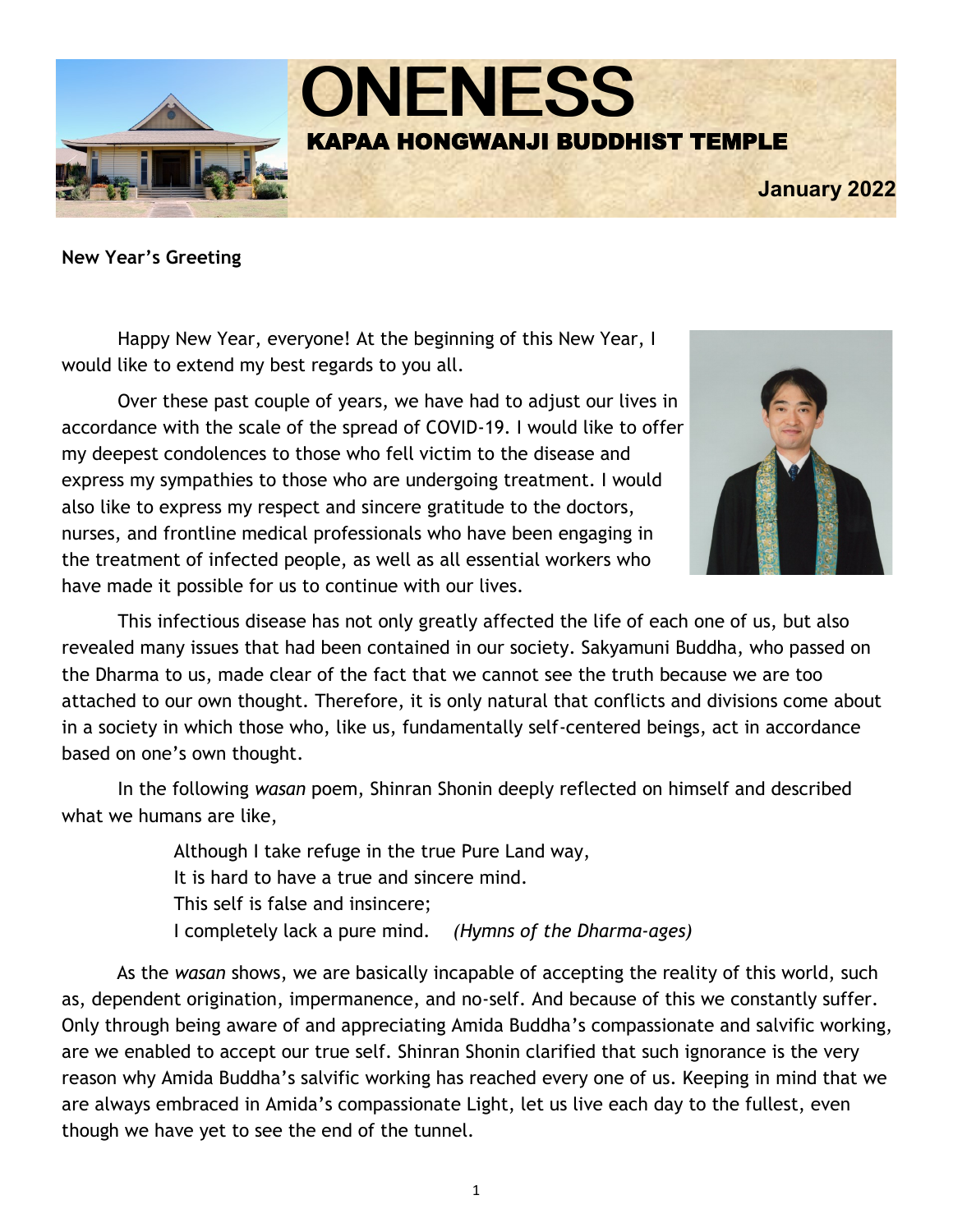I feel truly assured hearing that many of you have been making efforts to share the Jodo Shinshu teaching within the greater society through various and innovative ways despite the current situation. It is my hope that your temples will continue serving as your spiritual home, and therefore, I humbly ask for your understanding and cooperation in support of your temples. I would like to conclude my new year's greeting with my heartfelt appreciation to you all.

January 1, 2022

OHTANI Kojun Monshu Jodo Shinshu Hongwanji-ha

#### **2022 Bishop's New Year Message**

The New Year has always been a time of hope, renewal and new beginnings. I am hopeful that the year 2022 will be brighter and happier for you and your Ohana of family and friends, and all of us! Needless to say, the Pandemic has adversely affected all of our lives in various ways including the feeling of isolation and disconnect. However, let us not despair. Please always fully understand that Amida Buddha as Namo Amida Butsu is always with us embracing us as Great Compassion. There is a Jodo Shinshu expression "Ki-Hou-Ittai no Namo Amida Butsu" or "Namo Amida Butsu of the oneness of Amida Buddha and those to be saved." For this reason, we able to be born in the Pure Land to attain Enlightenment and, even in the here and now, we are never truly all alone!



Further, there is another dynamic in which we can appreciate the truth that we are always supported by others and thus never alone. I recall the life of an Oahu Hongwanji member who was always so grateful for the food she ate every day. She couldn't help, but place her hands together in gassho/anjali to express her appreciation and gratitude to the plants and animals for their gift of life and all others who played a role in her receiving the precious gift of the meals she ate each day. She was aware of the so many other lives which surrounded and supported her. She had to try to live her life as best she could out of appreciation and gratitude.

However, on the plane of human social interaction, yes, COVID has severely impacted our ability to interact with each other even among family members and as a Sangha at temple. I know many of you miss so dearly being able to come to the temple, the physical symbolic home of Amida Buddha. As the situation with the Pandemic slowly improves, please consider gathering, once again, at your temple. We must still be cautious especially with the discovery of the Omicron Variant, but when the time is right, please join us at the temple both current members and newcomers. Let us reconnect and connect with each other! The Honpa Hongwanji Mission of Hawaii including your temple needs you! Please remember, there are three treasures not only two.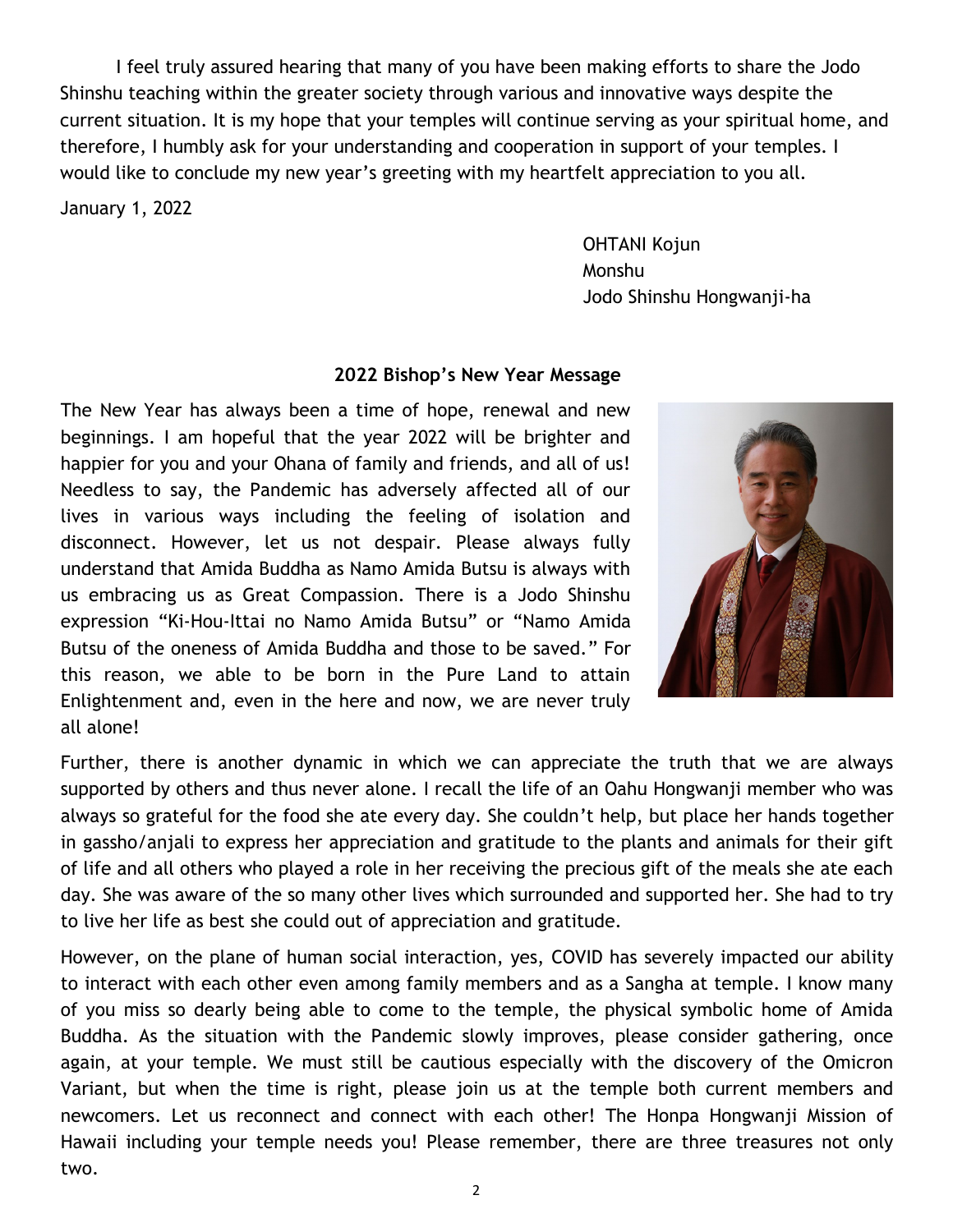As we begin a new year, this would be the opportune time for us to reconnect with family and friends. Depending on the situation with the Pandemic, it might not be physically just yet, but there are other ways to connect such as writing down (or video recording) your most precious thoughts, wishes and aspirations as in a journal or as letters as did Lady Eshinni and Lady Kakushinni, and even Shinran Shonin. What is that which is most precious to you? What are the best memories you have? Why is the Teachings of the Buddha and the temple so important to you? Would it make you happy if your family becomes part of the Hongwanji Sangha?

Let us make manifest our Honpa Hongwanji Mission of Hawaii Theme & Slogan for 2022 which is "Building Healthy Sanghas: Connecting with Others." Of course, this "Connecting with Others" is not limited to our close circle of family and friends, but with others around the world too. This year's Hawaii Kyodan Calendar highlights His Eminence Kojun Ohtani's "Our Pledge" which more concretely shares why and how we may connect with others. In this New Year, let me encourage you to begin reciting Gomonshu-sama's "Our Pledge" on a daily basis.

To conclude, please join me to recite Namo Amida Butsu or The Buddha's Name Which I Call (in gratitude) in response to Namo Amida Butsu or The Buddha's Name That Calls Me (to entrust). Namo Amida Butsu. Thank you and Happy New Year from Honpa Hongwanji Mission of Hawaii and the Office of the Bishop.

In gassho/anjali,

Rev. Eric Matsumoto, Bishop

#### **President's New Year's Message**

#### **Honpa Hongwanji Mission of Hawaii**

Happy New Year! Akemashite Omedetou Gozaimasu! Hauoli Makahiki Hou!



I hope that you and your loved ones are healthy and in good spirits as we enter the New Year, 2022. Last year, as I wrote my message, we had reason to hope that the year 2021 would be one in which we would have control of the COVID-19 pandemic. Unfortunately, millions of people in our country (and more around the world) are still unvaccinated and therefore susceptible to SARS-CoV-2 infection. Also, the natural world is unpredictable - with new variants of the coronavirus appearing in different areas of the world. We do not know what effect the new variants will have on the COVID-19 pandemic. The good news is that the vaccines have proven to be very effective at preventing or reducing the chance of developing severe COVID-19 disease. They are also proven to be very safe in all

of the trials and young children starting at the age of 5 can now be safely vaccinated. The COVID-19 situation is much better than a year ago at this time and it is very likely that it will continue to get better.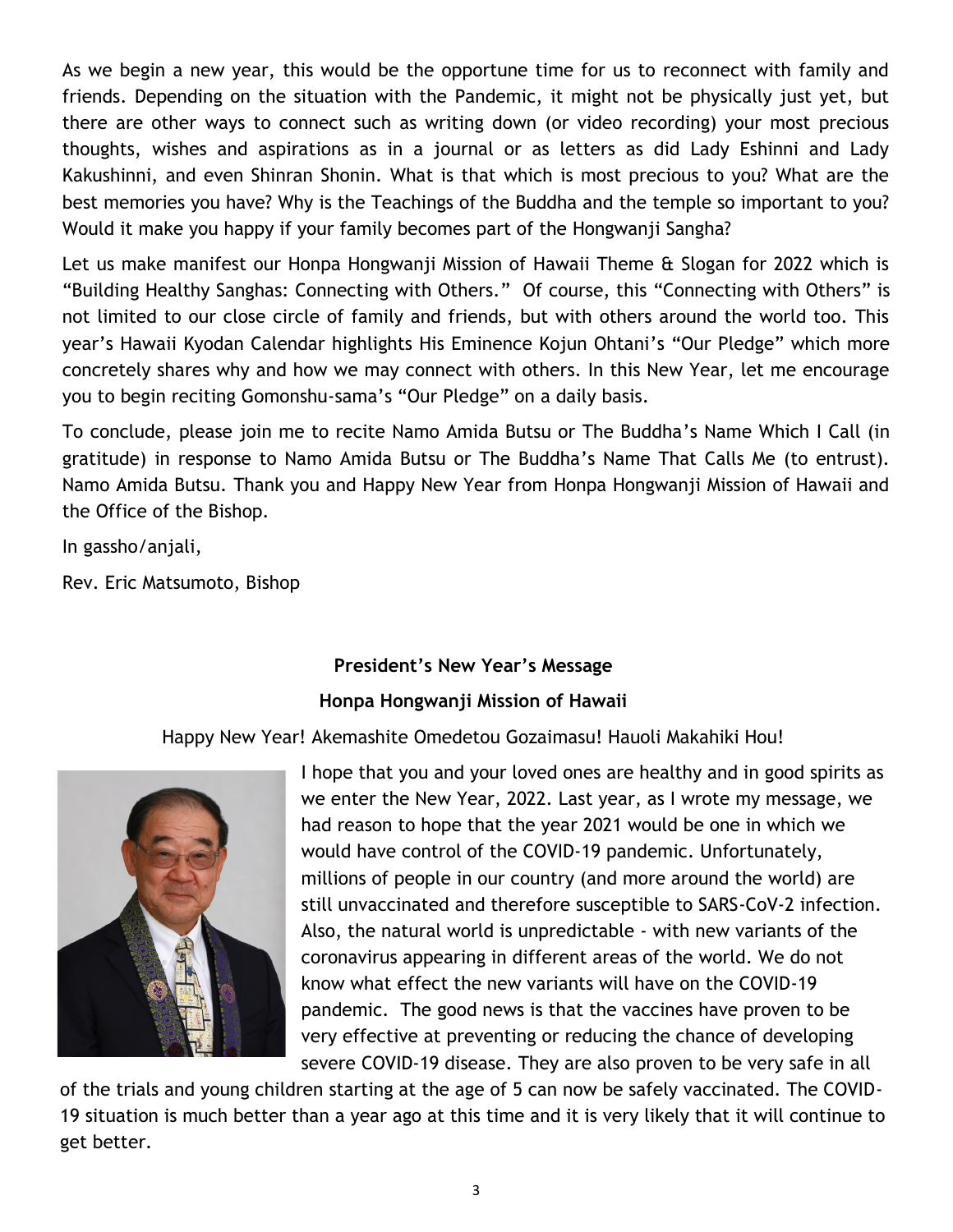Our theme and slogan for 2022, "**Building Healthy Sanghas: Connecting with Others**" is particularly appropriate for 2022. Buddhism teaches that everything is interconnected. No one is completely independent of other people or the environment surrounding them. We are connected with and dependent on everything around us, for example the the air that we breathe. As we carefully re-open our temples, letʻs all make an extra effort to connect with our Sangha, especially those we have not seen for a year or two.

The past two years have been difficult for all of our temples. At least one temple (Papaaloa Hongwanji) will close its temple doors permanently in 2022 and consolidate with Honohina Hongwanji. The COVID-19 pandemic was not the only factor in Papaaloa Hongwanjiʻs closure, but it certainly hastened the process. Buddhism teaches us that all things are impermanent, everything changes, and that "the root of suffering is attachment". However, Shinran reminded us that we are all "bonbu" - foolish beings. We still have attachments. So it is still difficult for us to have many fond memories of a place and time in our past and not feel sadness that it will not be there the next time we visit. We can still be grateful that Papaaloa Hongwanji shared Buddhist values with the Hamakua community for over 100 years and during that time planted the seeds of Jodo Shinshu Buddhism in many people, including this writer. Namo Amida Butsu.

As I reflect on our theme, "**Building Healthy Sanghas: Connecting with Others**", I start with being grateful that Amida Buddha, through his Teachings, is with me and wants me to be happy. I am grateful that I was introduced to Buddhism by the good fortune of being born to a wonderful family in a little plantation town on the Hamakua Coast of the Big Island of Hawaii. Grateful that Papaaloa Hongwanji was built by the issei and nisei in spite of severe financial hardship. Grateful that Aiea Hongwanji was there for us when Claire and I were looking for a temple for our family. Grateful that I have made a connection with so many of you through our invovement in the Hawaii Sangha. Letʻs continue to nurture these connections.

With Gassho, Warren Tamamoto MD President, Honpa Hongwanji Mission of Hawaii

# **CONDOLENCE**

Rev. Yoshiko Shimabukuro, a retired minister of Honpa Hongwanji Mission of Hawaii, passed away on July 20, 2021, at the age of 109. A private family service was held on December 18, 2021 at the West Kauai Hongwanji Mission Hanapepe Temple. The Ingo (Posthumous Title) of 浄香院 (Jou-Kou-In) which means "Imbued with Pure Fragrance" has been conferred upon Rev. Yoshiko Shimabukuro by the Jodo Shinshu Hongwanji-ha Denomination in grateful recognition of her exemplary achievements and accomplishments.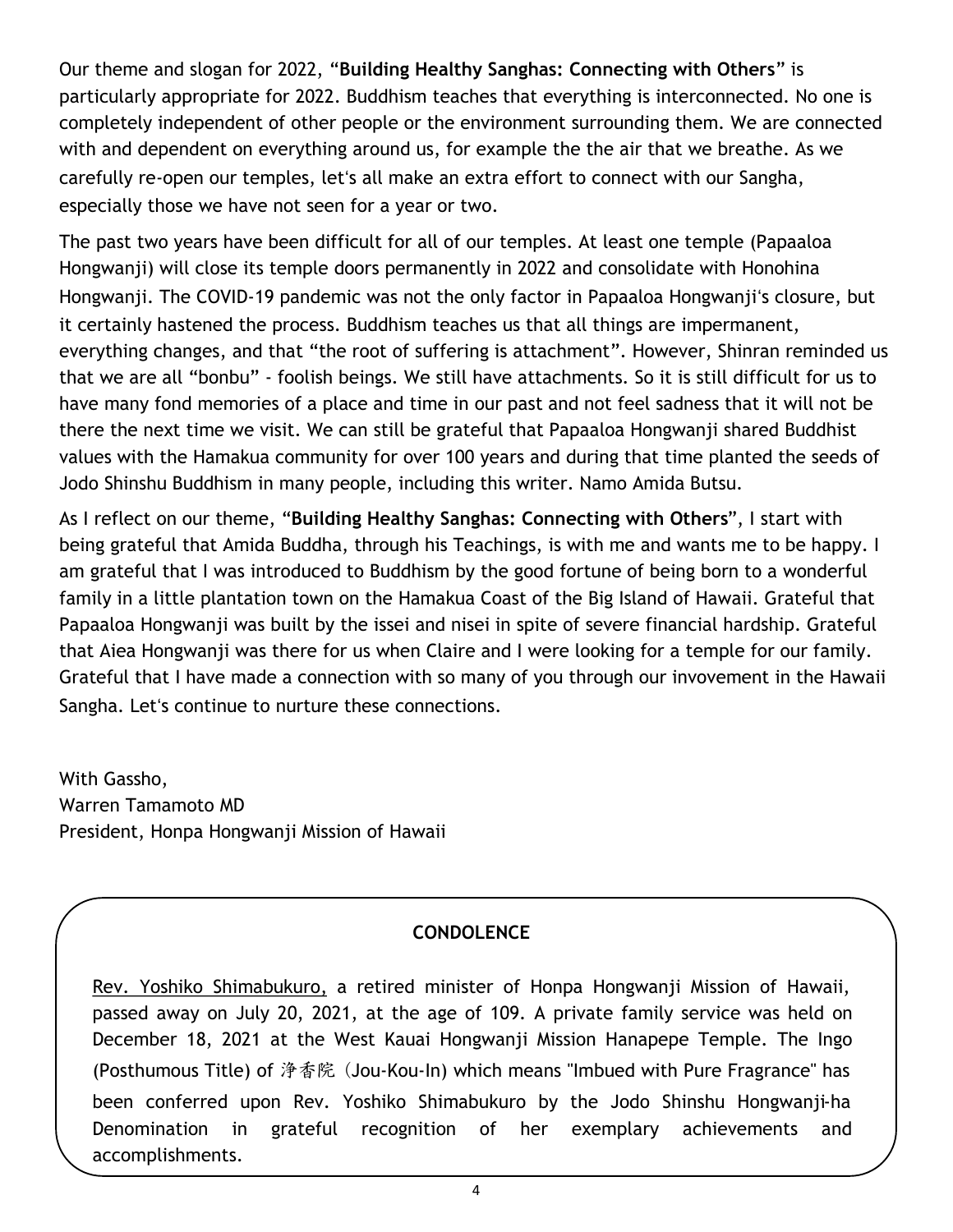#### **BISHOP'S CORNER**

#### "**As we say good-bye to 2021, let's…"**

Bishop Eric Matsumoto

As 2021 draws to a close, I want to express my gratitude and appreciation to each and every one including our Hawaii Kyodan State President Dr. Warren Tamamoto, for your responding in gratitude to Amida Buddha in the form of your perseverance and continued moral and financial support of especially your local temple, but also our state-wide organization of the Honpa Hongwanji Mission of Hawaii, its affiliate organizations, and various projects and programs. It has not been without struggles, but we have survived another year of this Pandemic not only for ourselves, but including trying to help others too. Thus, once again, I say "Thank you to you, the Sangha, for responding in gratitude to the Buddha and being guided by the Dharma."

The Jodo Shinshu or Nembutsu way of life, as being emphasized by His Eminence Kojun Ohtani, is very important and significant for us. As shared previously, in April of this year, Gomonshu Kojun Ohtani shared in a Message,

*Jodo Shinshu is the teaching that we will attain enlightenment beyond form and become buddhas in the "Pure Land of naturalness" through shinjin alone. In shinjin we accept without doubt the heart of Amida Tathagata's Vow of "Namo Amida Butsu" – "Entrust yourself to me. I will liberate you just as you are."*

*When we are touched by this warm compassion and learn of Amida Tathagata's wish for our life, we are empowered to live at ease, share joy and sadness with people, and a world of mutual respect and support opens up. With ease and joy, Shinran Shonin walked the path of gratitude for being saved by Tathagata's compassion. Aspiring to learn from his way of living and transmit his teaching to the next generations, I would like to express the essentials of the Jodo Shinshu Teaching in the following passage.*

Gratitude for the Jodo Shinshu Teaching

Namo Amida Butsu.

"Entrust yourself to me. I will liberate you just as you are." This is the calling voice of Amida.

My blind passions are embraced in the Buddha's awakening, So the Buddha calls to me "I will liberate you just as you are."

Gratefully responding to the Buddha's call,

I find that I am already on the path that leads to the Pure Land.

And the Nembutsu flows freely from my thankful heart.

Living with the Dharma as my guide

Softens my rigid heart and mind.

Gratitude for the gift of life I have received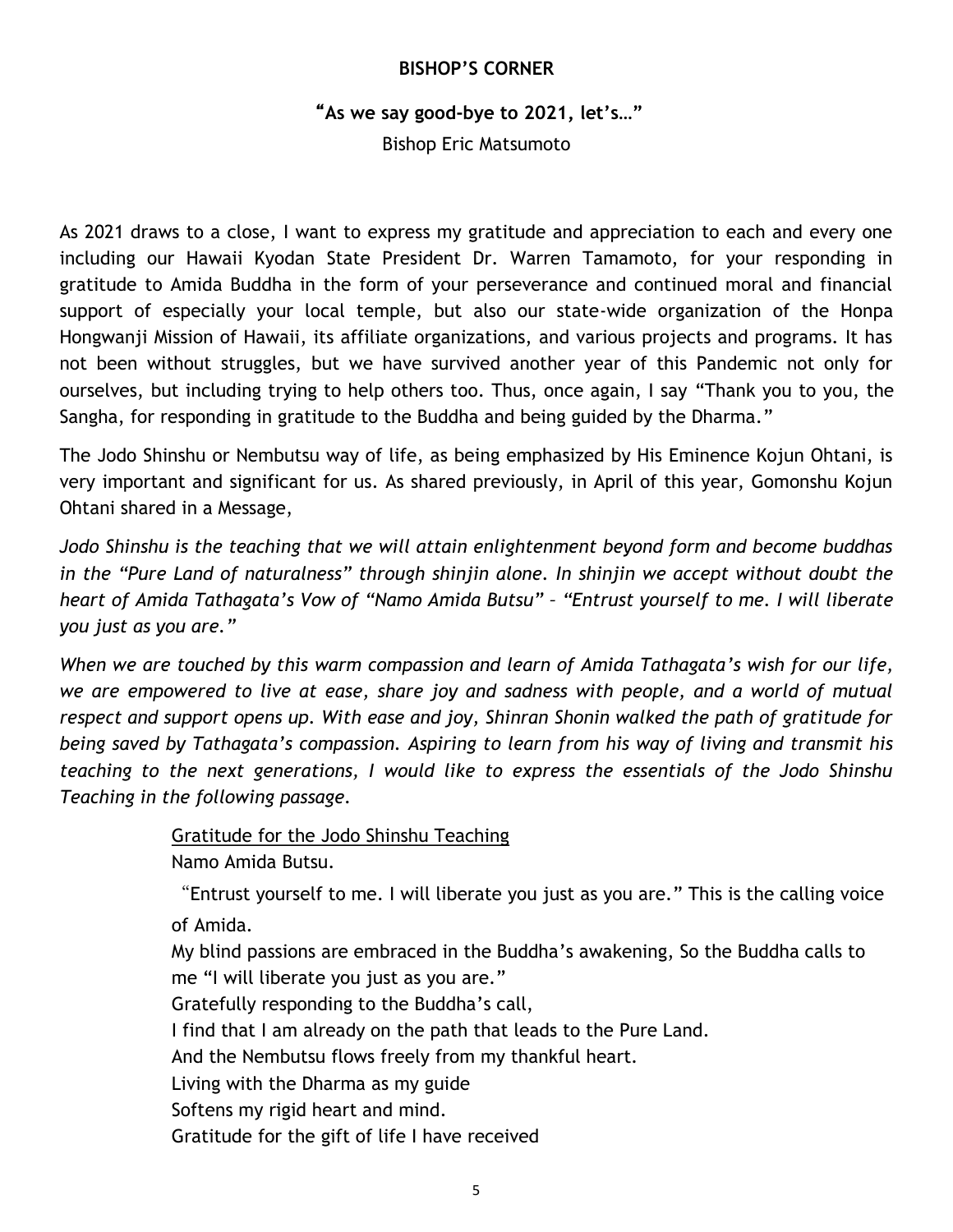Frees me from becoming lost in greed and anger, And allows me to share a warm smile and speak gentle words. Sharing in the joy and sadness of others, I shall strive to live each day to its fullest.

*In 2023, we are going to conduct a Joint Celebration of the 850th Anniversary of Shinran Shonin's Birth and 800th Anniversary of the Establishment of the Jodo Shinshu Teaching. In gratefulness for the birth of Shinran Shonin and his expounding of the teachings of Jodo Shinshu, let's recite "Gratitude for the Jodo Shinshu Teaching" together, work together, and live a life of Nembutsu together to spread his teaching."*

Today, I want to conclude by especially having us take note of His Eminence's words **"live a life of Nembutsu together to spread his (Shinran Shonin's) teachings."** We, the Hongwanji Sangha, each and every one of us, have a part to play in sharing Amida Buddha's Wisdom and Compassion. Thus, as we come to the end of 2021, let us take a moment to reflect on this and in the New Year, also, rededicate ourselves to our Hawaii Kyodan Mission Statement *"to share the living teachings of Jodo Shinshu Buddhism, so all beings may enjoy lives or harmony, peace and gratitude."* 

Thank you and Namo Amida Butsu.

#### **MINISTERIAL ASSIGNMENTS**

Reverend Toyokazu Hagio, currently serving as the Rimban (Chief Minister) of Honpa Hongwanji Hawaii Betsuin, will retire from the active ministry of Honpa Hongwanji Mission of Hawaii as of December 31, 2021. Rev. Hagio became a Kaikyoshi minister in May, 1981 and has served at Waialua Hongwanji (also, in charge of former Kahuku Hongwanji), Honomu Hongwanji (also in charge of Papaaloa and Honohina Hongwanji), Wailuku Hongwanji (also in charge of Lanai Hongwanji), Waipahu Hongwanji (also in charge of Waianae and Ewa Hongwanji), Honpa Hongwanji Hilo Betsuin (as Rimban), Honpa Hongwanji Hawaii Betsuin (as Fuku Rimban) before assuming the Rimban of Honpa Hongwanji Hawaii Betsuin.

Rev. Hagio served Honpa Hongwanji Mission of Hawaii for almost 38 years. Honpa Hongwanji Mission of Hawaii would like to express our deepest appreciation and gratitude to Rev. Toyokazu Hagio for his dedication and effort of spreading the Buddha-Dharma to our members and community. Thank you Rev. Hagio and congratulations on your retirement.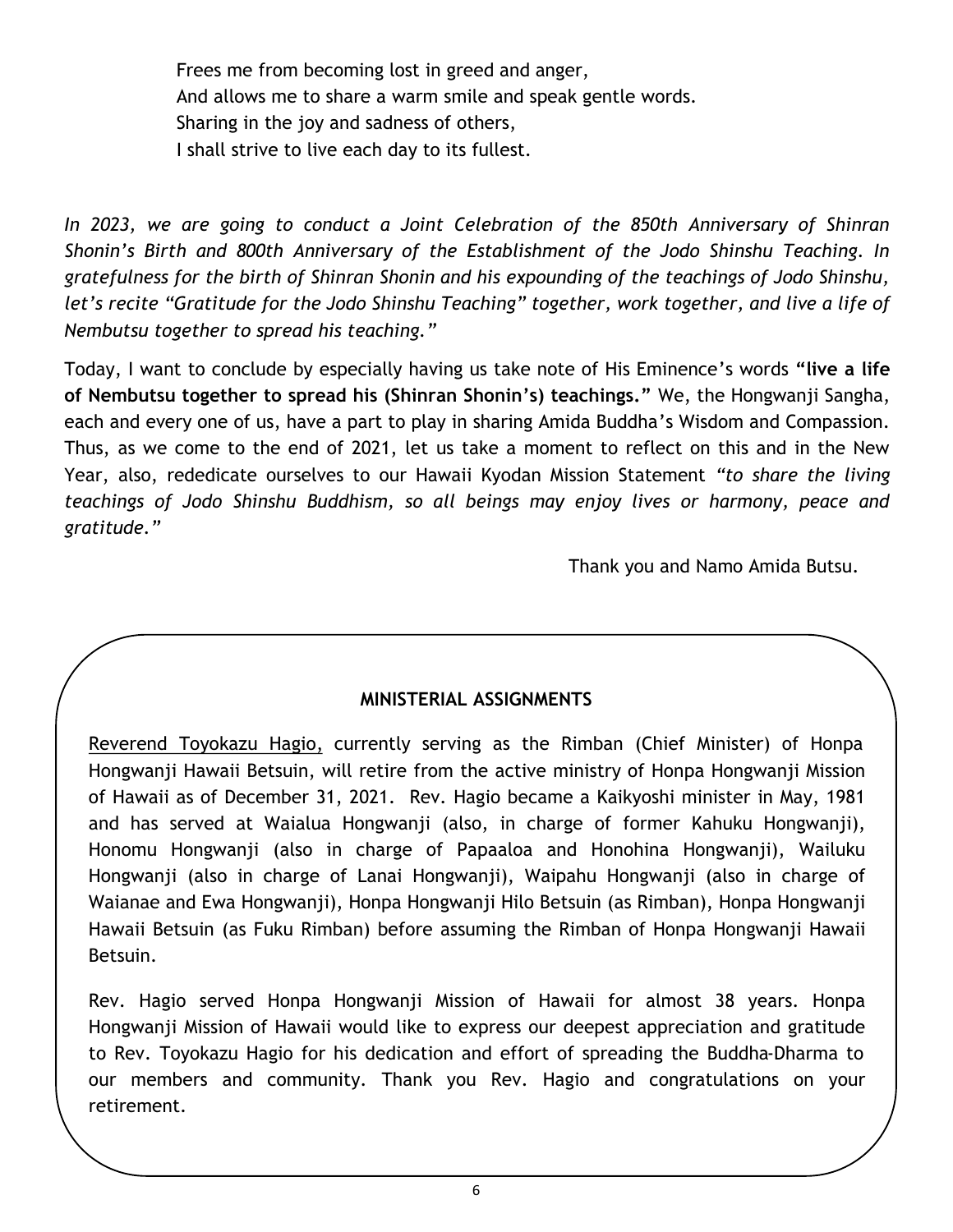# **MAHALO FOR YOUR CONTRIBUTIONS & SUPPORT**

November 20-December 19, 2021

#### **Memorial Services**

*In memory of the late …* Takeshi Yamamoto – Betty Yamamoto

 Yukiyo Togikawa – Camilla Sone, Hawaii Truck Parts & Services

Patsy Sugita – Joan Sugita

#### **In memory of the late…** Kanemaru/Nishimura Family – Craig & Judy Iida Masaru Kawamoto – Winston Kawamoto

#### **Etaikyo Service**

Rev. Mieko Majima Ethel Aiko Oda

#### **Bodhi Day Service**

Jim Jung Yoshiko Dimples Kano Ralph Kitashima Karma Klein Rev. Mieko Majima Carol Saiki Gloria Shimizu Roberta Yanagawa

#### **Sunday Service**

Mildri Cifuentes Jim Jung Yoshiko Dimples Kano Ralph Kitashima Karma Klein Gloria Shimizu Roberta Yanagawa

#### **Membership**

Donald Sunada – 2021, 2022 Arlene Iida – 2021 Roy Morita – 2021 Blanche Stockle – 2022

#### **Hall Rental**

Denise Castillo Malama Kauai

#### **Temple Donations**

Sharon Contrades Mitsue Hirata Ralph Kitashima Ethel Oda

#### **Statewide Newsletter** Ethel Aiko Oda

**Year-end Donation**

**Anonymous** Laura Asari Wanda Costa Fusako Harada Jim Jung Jonathan Kato Winston Kawamoto Ralph Kitashima Richard Kubota Haven Kuboyama Gary & Susan Morita Brian Okamoto Mae Sakamoto Barry Shain–The Shain Group Gloria Shimizu Joan Sugita Roy Taogoshi Barbara Tsunehiro Mitsuo Wakumoto Glenn Yagihara Kristin Yanagawa Sidney Yanagawa Jill Yoshimatsu

#### **Social Concerns**

Haven Kuboyama Mae Sakamoto Eleanor Seshiki Gloria Shimizu Barbara Tsunehiro Glenn Yagihara Rueben Yoshida

#### **Volunteer Support**

Cindy Alm Stacy Bradshaw Madison Doo Marie Hashimura Stanford Iwamoto Winston Kawamoto Ralph Kitashima Rev. Mieko Majima Milton Nakamura Tami Ramil Taryn Ramil Carol Saiki Calvin & Rona Sakai Barry Shain Gloria Shimizu Joan Slingerland Clyde & Kay Takekuma Erin Takekuma Keith & Thelma Tsukamoto Brian & Wendy Yamamoto Sidney Yanagawa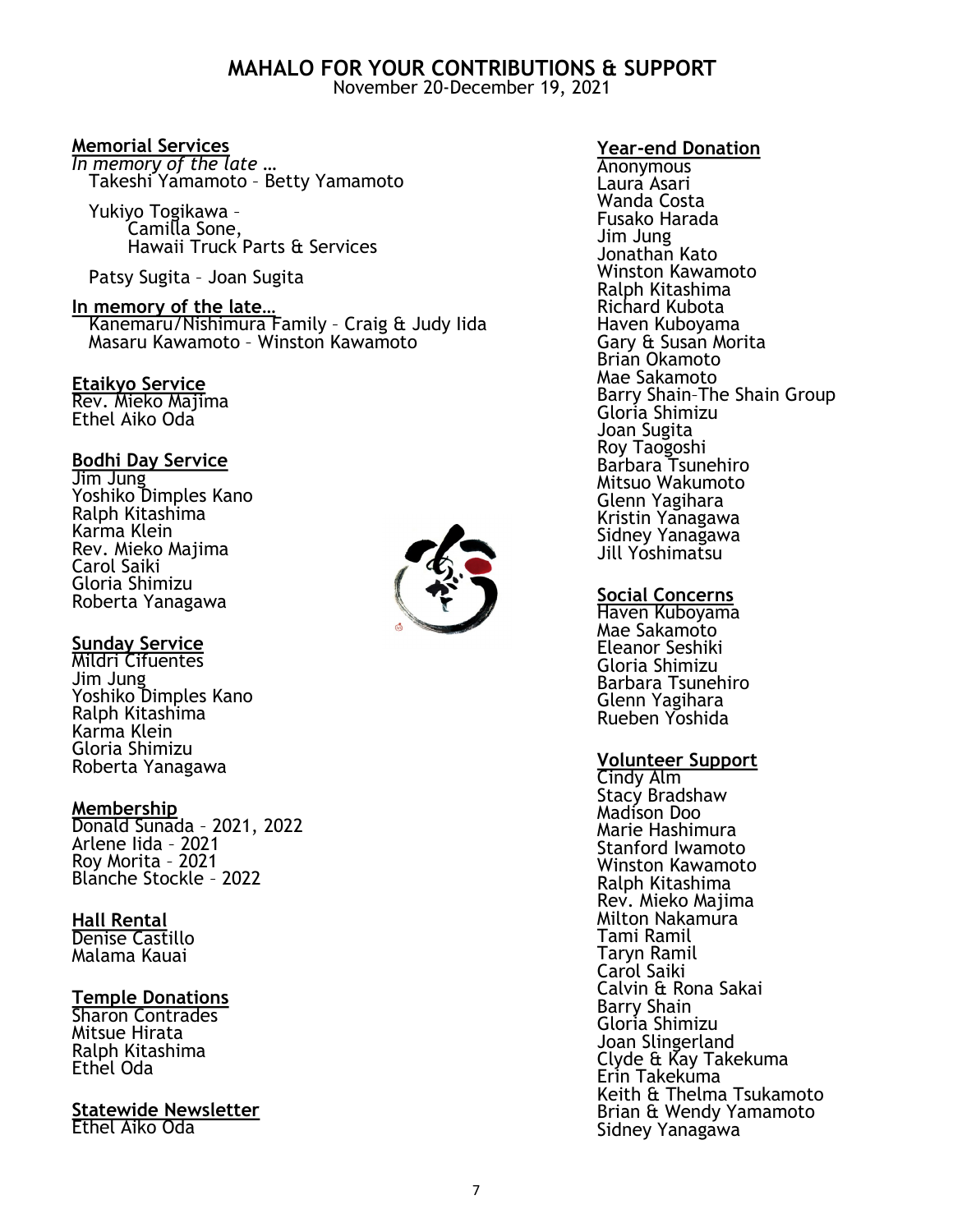*New year's greetings to all! May the New Year bring a positive outlook for a joyful, compassionate and peaceful 2022.*

*First of all, let us reflect and express our gratitude to all for their dedication, compassion, and generosity throughout the past year. The many helping hands who took the time to assist us have made a huge difference in our survival.* 

*Arigato gozaimasu to Rev. Majima for finding innovative ways to provide Sunday services, private services and zoom memorial services to accommodate the needs of our members. Our special thank you for the many things she does to keep our temple alive and thriving.*

*Second, although the covid pandemic has affected our way of life, we still need to be connected to the "Three Treasures, the Buddha, the Dharma and the Sangha." Attending the Sunday or Major Services would be a great opportunity to be connected. It is unfortunate that we have been somewhat out of touch and isolated due to the new covid variants. Those who attend the temple services have mentioned that there is a special feeling and connection when you are sitting in the temple with the Sangha, hearing the Dharma message, chanting the sutra, and singing the gatha.*

*Last but not least, we put our hands together in gassho and recite Namo Amida Butsu daily to express our gratitude to Amida Buddha for guiding us with wisdom and compassion. Namo Amida Butsu …*

# **End of the year donations**

A BIG MAHALO to our members, friends and supporters of Kapaa Hongwanji for your selfless giving (dana) and dedication. Your generosity and heartfelt support have enabled us to have a fresh start in 2022. You certainly made the difference.

# **2022 Board of Directors**

We are fortunate to have most of the 2021 Board of Directors serving in 2022. President: Roberta Yanagawa, Vice President: Clyde Takekuma, Secretary: Stanford Iwamoto, Treasurer: Milton Nakamura, Auditor: Clint Saiki and Ralph Kitashima.

# **Calendar Distribution**

We have received the Honpa Hongwanji 2022 Calendars. We will be distributing the calendars soon. Please feel free to pick up a calendar at the temple on Sundays from 8:30 – 10:30 a.m. or call to make arrangements. Some deliveries will be made and the remote areas will be mailed.

# **Membership Renewal**

We will be sending out the 2022 membership renewal forms. Thank you to those who have sent in their payments. Please fill in the forms and return so we will be able to update your information. Mahalo for your cooperation.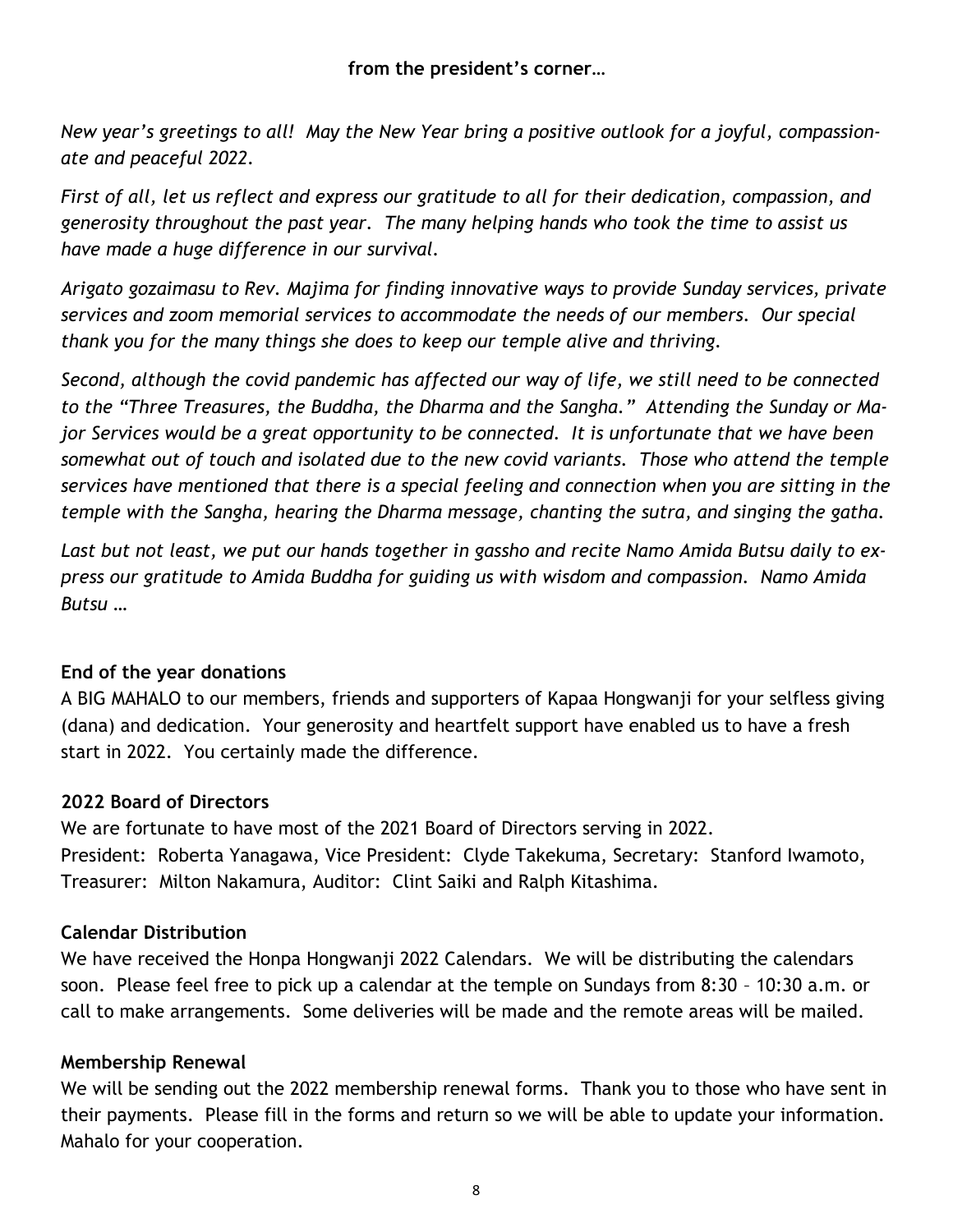#### **Memorial Service**

#### **JANUARY**

| Jean Masako      | Nakamura  | 13 <sub>th</sub> | 1/6/2010  |  |  |
|------------------|-----------|------------------|-----------|--|--|
| Hatsumi Kuboyama | Haraguchi | 17th             | 1/9/2006  |  |  |
| Tomoko           | Mitsui    | 13th             | 1/17/2010 |  |  |
| Yoshimatsu       | Yamamoto  | 33rd             | 1/22/1990 |  |  |
| Natsuko Yamamoto | Tada      | 7th              | 1/24/2016 |  |  |
| February         |           |                  |           |  |  |
| Nejiu            | Yanagida  | 33rd             | 2/6/1990  |  |  |
| Tameko Togikawa  | Iwai      | 17th             | 2/7/2006  |  |  |
| Laura            | Tada      | 7th              | 2/8/2016  |  |  |
| Kenzo            | Kawamoto  | 3rd              | 2/9/2020  |  |  |
| Tome             | Saiki     | 50th             | 2/11/1973 |  |  |
| Hiroko           | Wakumoto  | 3rd              | 2/14/2020 |  |  |
| Chieno           | Masuda    | 50th             | 2/25/1973 |  |  |
| Jarret           | Yoon      | 1st              | 2/28/2021 |  |  |

#### **HOONKO SERVICE January 16, 2022 9:00 am**

As the most important Jodo Shinshu observance, this is the date chosen to commemorate Shinran Shonin's passing. At Honzan, seven days of services are conducted. During this period, we have a chance to "hear the light" through listening to the Dharma.

#### *In Memoriam…*

Kapaa Hongwanji Mission extends its deepest sympathy to families who have recently lost their loved ones.



Namo Amida Butsu.

#### **From Minister's Desk**

Wishing you and your family a wonderful New Year. I would like to take this opportunity to thank all of you for kind and generous support throughout last year.

Please contact us if you are planning to have a service or visiting the gravesite at 808.822.4667. Thank you again for your kind support to keep our temple alive.

Namo Amida Butsu

#### **Temple Cleaning & Flower Arrangement**

| 1/8/2022  | Group 1 | Mrs. Marie Hashimura - Chair<br>Mr. & Mrs. Robert Hiraoka, Mr. Milton Nakamura,<br>Mr. Ray Paler                                       | Ruby Ishida      |
|-----------|---------|----------------------------------------------------------------------------------------------------------------------------------------|------------------|
| 1/15/2022 | Group 2 | Mr. Francis Nishizawa - Chair<br>Mrs. Yasuko Murakami, Mr. Clint Saiki,<br>Mr. & Mrs. Sidney Yanagawa                                  | Joan Slingerland |
| 1/22/2022 | Group 3 | Mr. & Mrs. Clyde Takekuma - Chair<br>Mr. Stanford Iwamoto,<br>Mrs. Erin Takekuma, Ms. Madison Doo,<br>Mrs. Tami Ramil, Ms. Taryn Ramil | Kay Takekuma     |
| 1/29/2022 | Group 4 | Ms. Gloria Shimizu - Chair<br>Mr. Haven Kuboyama, Mr. & Mrs. Dennis Sunada,<br>Mrs. Pat Yamamoto                                       | Rona Sakai       |
| 2/5/2022  | Group 5 | Mr. & Mrs. Calvin Sakai - Chair<br>Ms. Carol Saiki                                                                                     | Roberta Yanagawa |